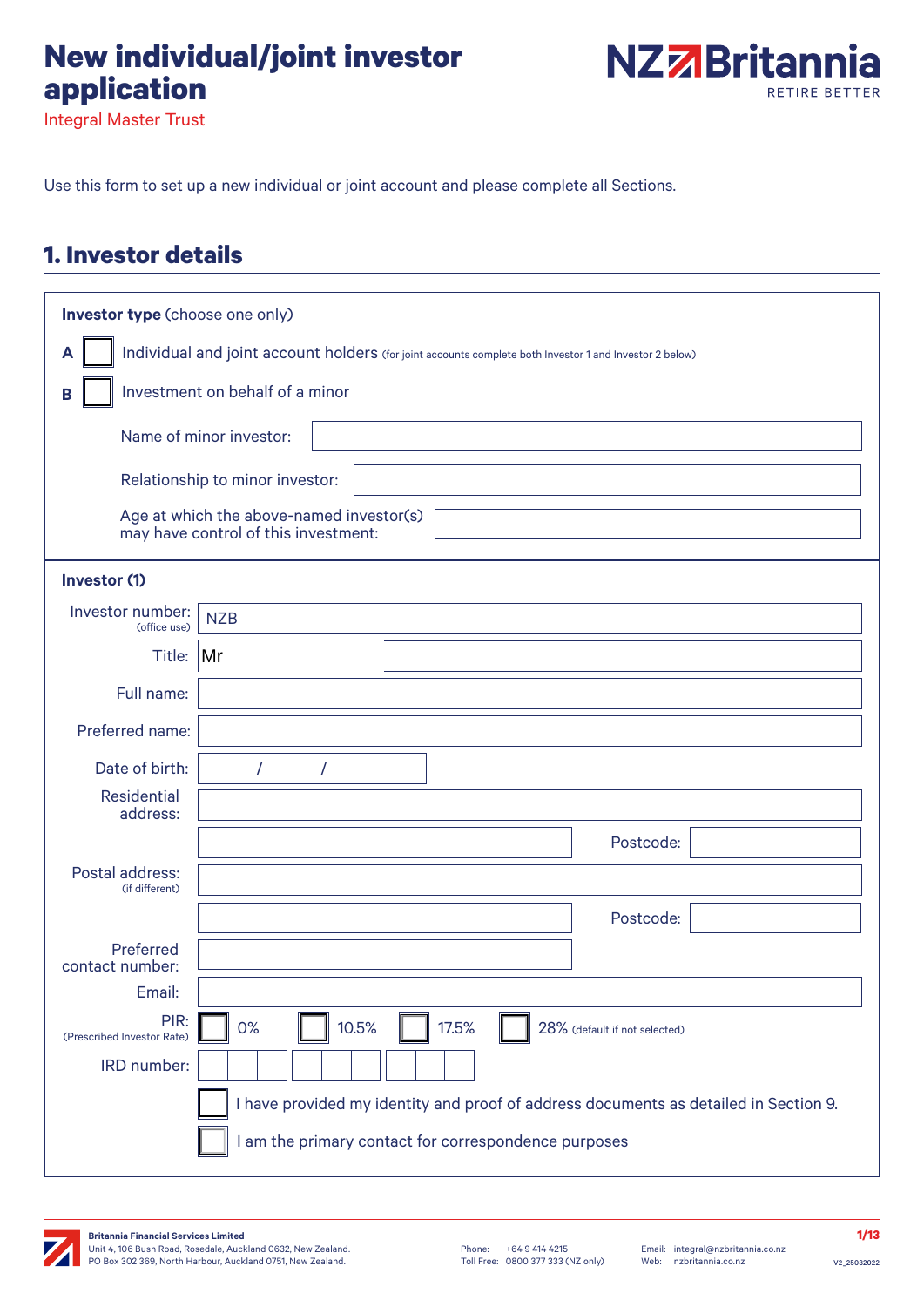#### **Investor (1) - continued**

NZ Tax residency (Please tick either a, b or c to confirm)



a. I am a tax resident in NZ only (Proceed to Investor 2 or Section 2 if no second investor).

b. I am a tax resident in NZ and in another country or jurisdiction (Complete remaining tax residency questions).

c. I am an overseas tax resident only and not a tax resident in NZ (Complete remaining tax residency questions).

#### Confirmation of tax residency other than NZ or US

| <b>Country/countries of</b><br>residency | <b>Tax identification number</b><br>type | Tax identification number* |  |  |
|------------------------------------------|------------------------------------------|----------------------------|--|--|
|                                          |                                          |                            |  |  |
|                                          |                                          |                            |  |  |
|                                          |                                          |                            |  |  |

\*If you have not been issued with a tax identification number (TIN) or are unable to obtain the equivalent please indicate "N/A" (not applicable) and circle the reason below:

**Reason A** The country of tax residency does not issue TINs to tax residents.

**Reason B** The individual has not been issued with a TIN.

**Reason C** The country of tax residency does not require the TIN to be disclosed.

**Reason D** Other - please explain below.

|                  |                                                                                                                                                                                                         | <b>Confirmation of my US tax status</b> (Please tick either a, b or c and complete as appropriate.)                                                                                                                         |  |  |  |  |  |  |  |
|------------------|---------------------------------------------------------------------------------------------------------------------------------------------------------------------------------------------------------|-----------------------------------------------------------------------------------------------------------------------------------------------------------------------------------------------------------------------------|--|--|--|--|--|--|--|
|                  | a.                                                                                                                                                                                                      | I confirm that I am not a US citizen or resident in the US for tax purposes.                                                                                                                                                |  |  |  |  |  |  |  |
|                  | b.                                                                                                                                                                                                      | I confirm that I am a US citizen and/or resident in the US for tax purposes (green card holder<br>or resident under the substantial presence test) and my US federal taxpayer identifying<br>number (US TIN) is as follows: |  |  |  |  |  |  |  |
|                  |                                                                                                                                                                                                         |                                                                                                                                                                                                                             |  |  |  |  |  |  |  |
|                  | I confirm that I was born in the US (or a US territory) but <b>I am no longer</b> a U.S. citizen as I<br>$C_{n}$<br>have voluntarily surrendered my citizenship as evidenced by the attached documents. |                                                                                                                                                                                                                             |  |  |  |  |  |  |  |
| Investor (2)     |                                                                                                                                                                                                         |                                                                                                                                                                                                                             |  |  |  |  |  |  |  |
| Investor number: | (office use)                                                                                                                                                                                            | <b>NZB</b>                                                                                                                                                                                                                  |  |  |  |  |  |  |  |
|                  | Title:                                                                                                                                                                                                  | Mr                                                                                                                                                                                                                          |  |  |  |  |  |  |  |
|                  | Full name:                                                                                                                                                                                              |                                                                                                                                                                                                                             |  |  |  |  |  |  |  |
| Preferred name:  |                                                                                                                                                                                                         |                                                                                                                                                                                                                             |  |  |  |  |  |  |  |
|                  |                                                                                                                                                                                                         |                                                                                                                                                                                                                             |  |  |  |  |  |  |  |

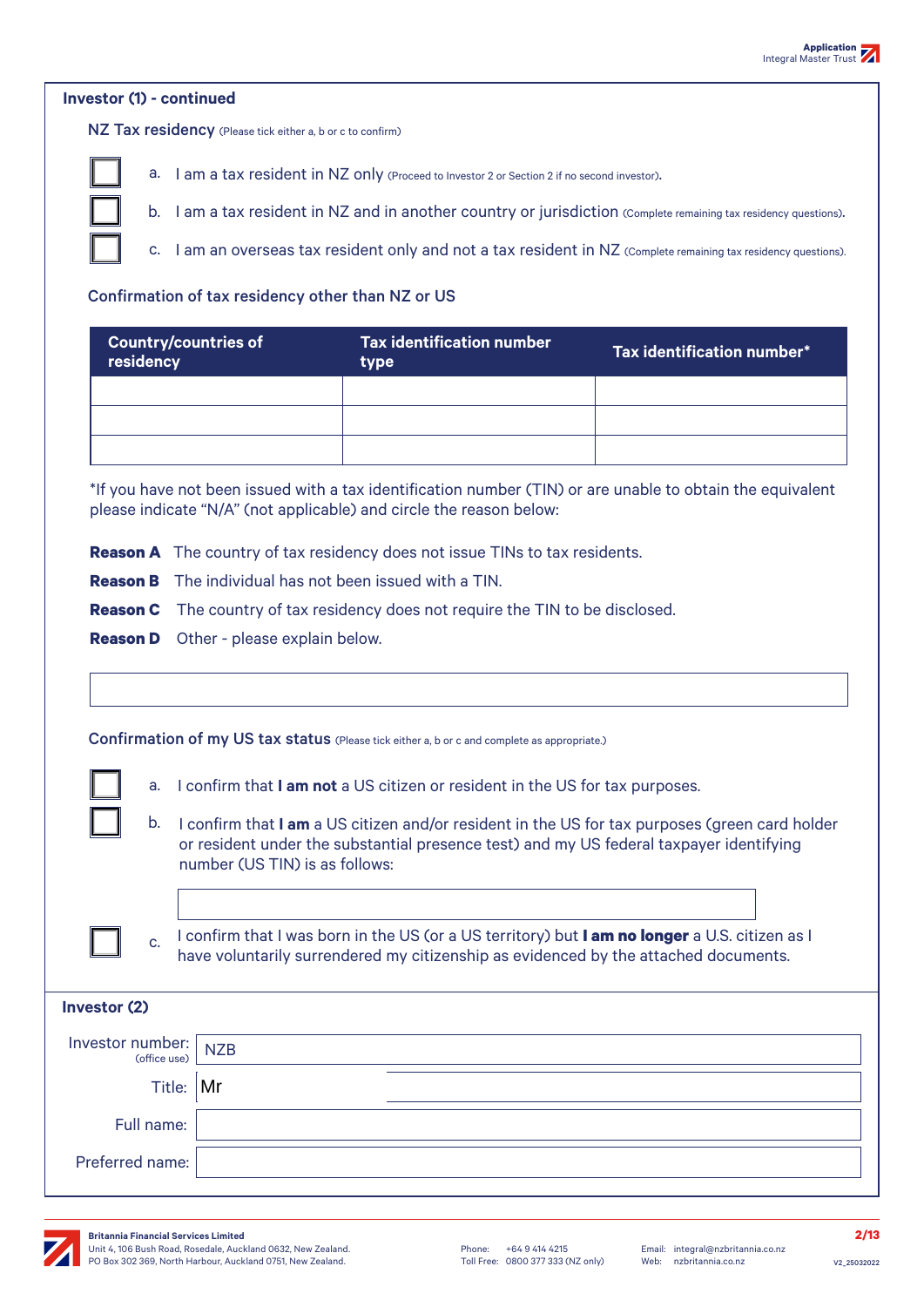| а.                                 | I am a tax resident in NZ only (Proceed to Section 2).     |                                                      |       |                               |                                                                                                                |
|------------------------------------|------------------------------------------------------------|------------------------------------------------------|-------|-------------------------------|----------------------------------------------------------------------------------------------------------------|
|                                    |                                                            |                                                      |       |                               |                                                                                                                |
|                                    |                                                            |                                                      |       |                               |                                                                                                                |
| b.                                 |                                                            |                                                      |       |                               |                                                                                                                |
|                                    |                                                            |                                                      |       |                               |                                                                                                                |
|                                    |                                                            |                                                      |       |                               |                                                                                                                |
|                                    |                                                            |                                                      |       |                               |                                                                                                                |
|                                    |                                                            |                                                      |       |                               |                                                                                                                |
|                                    |                                                            |                                                      |       |                               |                                                                                                                |
|                                    |                                                            |                                                      |       |                               | I am a tax resident in NZ and in another country or jurisdiction (Complete remaining tax residency questions). |
|                                    |                                                            |                                                      |       |                               |                                                                                                                |
|                                    |                                                            |                                                      |       |                               |                                                                                                                |
|                                    |                                                            |                                                      |       |                               |                                                                                                                |
|                                    |                                                            |                                                      |       |                               |                                                                                                                |
|                                    |                                                            |                                                      |       |                               |                                                                                                                |
|                                    | NZ Tax residency (Please tick either a, b or c to confirm) |                                                      |       |                               |                                                                                                                |
|                                    |                                                            |                                                      |       |                               |                                                                                                                |
|                                    |                                                            |                                                      |       |                               |                                                                                                                |
|                                    |                                                            | I am the primary contact for correspondence purposes |       |                               |                                                                                                                |
|                                    |                                                            |                                                      |       |                               | I have provided my identity and proof of address documents as detailed in Section 9.                           |
|                                    |                                                            |                                                      |       |                               |                                                                                                                |
| <b>IRD</b> number:                 |                                                            |                                                      |       |                               |                                                                                                                |
|                                    |                                                            |                                                      |       |                               |                                                                                                                |
| PIR:<br>(Prescribed Investor Rate) | 0%                                                         | 10.5%                                                | 17.5% | 28% (default if not selected) |                                                                                                                |
|                                    |                                                            |                                                      |       |                               |                                                                                                                |
| Email:                             |                                                            |                                                      |       |                               |                                                                                                                |
| contact number:                    |                                                            |                                                      |       |                               |                                                                                                                |
| Preferred                          |                                                            |                                                      |       |                               |                                                                                                                |
|                                    |                                                            |                                                      |       | Postcode:                     |                                                                                                                |
| (if different)                     |                                                            |                                                      |       |                               |                                                                                                                |
| Postal address:                    |                                                            |                                                      |       |                               |                                                                                                                |
|                                    |                                                            |                                                      |       |                               |                                                                                                                |
|                                    |                                                            |                                                      |       | Postcode:                     |                                                                                                                |
| address:                           |                                                            |                                                      |       |                               |                                                                                                                |
| <b>Residential</b>                 |                                                            |                                                      |       |                               |                                                                                                                |
|                                    |                                                            |                                                      |       |                               |                                                                                                                |

- **Reason B** The individual has not been issued with a TIN.
- **Reason C** The country of tax residency does not require the TIN to be disclosed.
- **Reason D** Other please explain below.

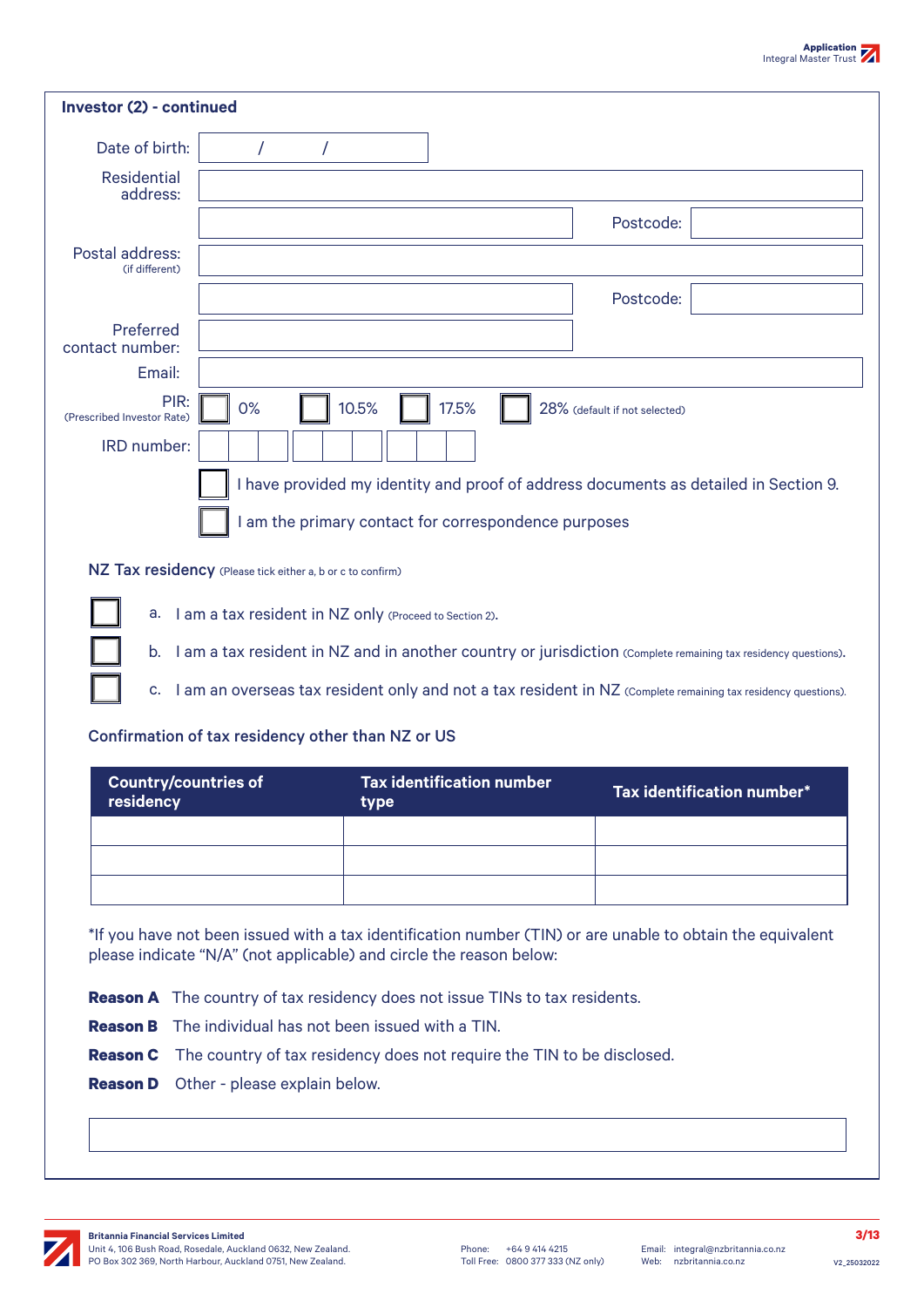| <b>Investor (2) - continued</b> |                                                                                                                                                                                                                           |  |  |  |  |  |  |
|---------------------------------|---------------------------------------------------------------------------------------------------------------------------------------------------------------------------------------------------------------------------|--|--|--|--|--|--|
|                                 | <b>Confirmation of my US tax status</b> (Please tick either a, b or c and complete as appropriate.)                                                                                                                       |  |  |  |  |  |  |
| а.                              | I confirm that I am not a US citizen or resident in the US for tax purposes.                                                                                                                                              |  |  |  |  |  |  |
| b.                              | confirm that I am a US citizen and/or resident in the US for tax purposes (green card holder<br>or resident under the substantial presence test) and my US federal taxpayer identifying<br>number (US TIN) is as follows: |  |  |  |  |  |  |
| C <sub>1</sub>                  | I confirm that I was born in the US (or a US territory) but <b>I am no longer</b> a U.S. citizen as I<br>have voluntarily surrendered my citizenship as evidenced by the attached documents.                              |  |  |  |  |  |  |

# **2. Application payment**

| <b>Electronic funds transfer</b> to 'Integral Nominees Limited Applications Account' 02-0500-0987710-000<br>The following details must be included with your transfer to avoid delays in identifying your payment:<br>PARTICULARS: Your surname<br>CODE:<br>Your IRD number |                                                                 |                                         |  |  |  |  |  |
|-----------------------------------------------------------------------------------------------------------------------------------------------------------------------------------------------------------------------------------------------------------------------------|-----------------------------------------------------------------|-----------------------------------------|--|--|--|--|--|
| $\hat{\mathsf{S}}$<br><b>Application payment amount:</b>                                                                                                                                                                                                                    |                                                                 |                                         |  |  |  |  |  |
| <b>Fund</b>                                                                                                                                                                                                                                                                 | <b>Amount in NZD</b>                                            | <b>Minimum investment in this Fund</b>  |  |  |  |  |  |
| Defensive Fund                                                                                                                                                                                                                                                              | \$                                                              | \$1,000                                 |  |  |  |  |  |
| Diversified 40 Fund                                                                                                                                                                                                                                                         | \$                                                              | \$1,000                                 |  |  |  |  |  |
| Diversified 60 Fund                                                                                                                                                                                                                                                         | \$                                                              | \$1,000                                 |  |  |  |  |  |
| <b>Global Equities Fund</b>                                                                                                                                                                                                                                                 | \$                                                              | \$1,000                                 |  |  |  |  |  |
| <b>Focused Growth Fund</b>                                                                                                                                                                                                                                                  | \$                                                              | \$1,000                                 |  |  |  |  |  |
| <b>TOTAL</b><br>(must equal application payment amount above)                                                                                                                                                                                                               | \$<br>$\left( \begin{array}{c} 1 \\ 0 \\ 0 \end{array} \right)$ | Minimum \$10,000 if initial application |  |  |  |  |  |

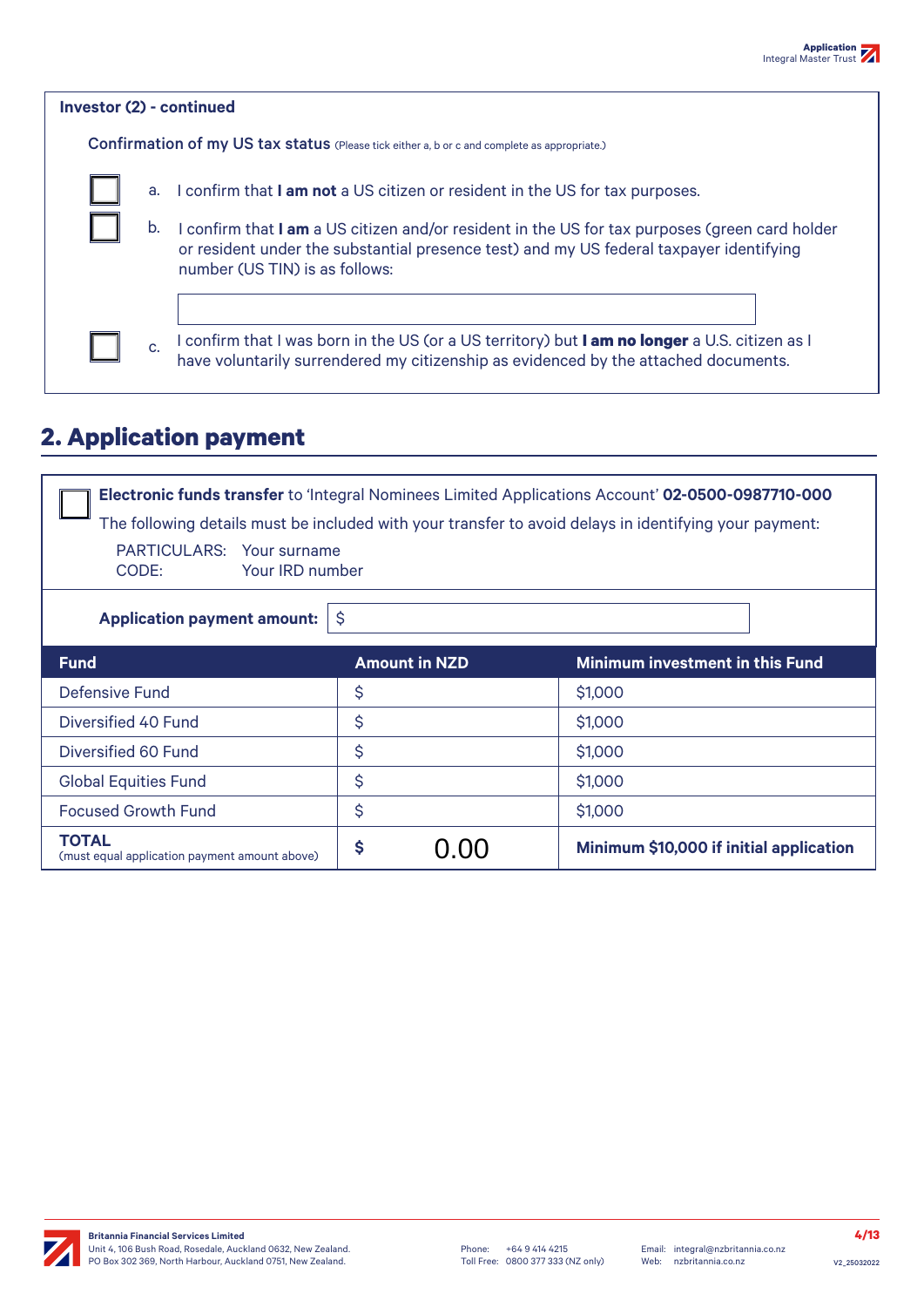# **3. Regular direct debit application details**

| I/we wish to establish a regular application via direct debit from my<br>bank account to purchase additional Units. | Yes:<br>No:                     |       |  |  |  |  |  |
|---------------------------------------------------------------------------------------------------------------------|---------------------------------|-------|--|--|--|--|--|
| Month start:                                                                                                        | (15th of the month)             |       |  |  |  |  |  |
| I have completed the direct debit authority on page 12.                                                             |                                 |       |  |  |  |  |  |
| <b>Fund</b>                                                                                                         | Minimum investment in this Fund |       |  |  |  |  |  |
| Defensive Fund                                                                                                      | \$                              | \$250 |  |  |  |  |  |
| Diversified 40 Fund                                                                                                 | \$                              | \$250 |  |  |  |  |  |
| Diversified 60 Fund                                                                                                 | \$                              | \$250 |  |  |  |  |  |
| <b>Global Equities Fund</b>                                                                                         | \$                              | \$250 |  |  |  |  |  |
| <b>Focused Growth Fund</b>                                                                                          | \$                              | \$250 |  |  |  |  |  |
| <b>TOTAL DIRECT DEBIT</b>                                                                                           | \$<br>0.00                      |       |  |  |  |  |  |

### **4. Investment profile/rebalancing**

The following 'investment profile' should be recorded against my/our account and will be used to assist my/our adviser in monitoring my/our investment.

The Manager can undertake automatic rebalancing based on the allocation percentage. Any fund can be excluded from this rebalancing by ticking the 'Exclude' box.

I/we wish to opt into monthly rebalancing.

| <b>Fund</b>                                                                                            | <b>Allocation %</b> | <b>Exclude</b> |  |  |  |  |  |
|--------------------------------------------------------------------------------------------------------|---------------------|----------------|--|--|--|--|--|
| <b>Defensive Fund</b>                                                                                  | $\%$                |                |  |  |  |  |  |
| Diversified 40 Fund                                                                                    | $\%$                |                |  |  |  |  |  |
| Diversified 60 Fund                                                                                    | $\%$                |                |  |  |  |  |  |
| <b>Global Equities Fund</b>                                                                            | $\%$                |                |  |  |  |  |  |
| <b>Focused Growth Fund</b>                                                                             | $\%$                |                |  |  |  |  |  |
| <b>TOTAL</b>                                                                                           | 100%                |                |  |  |  |  |  |
| I/we wish to opt out of rebalancing. I understand the investment profile will no longer be maintained. |                     |                |  |  |  |  |  |

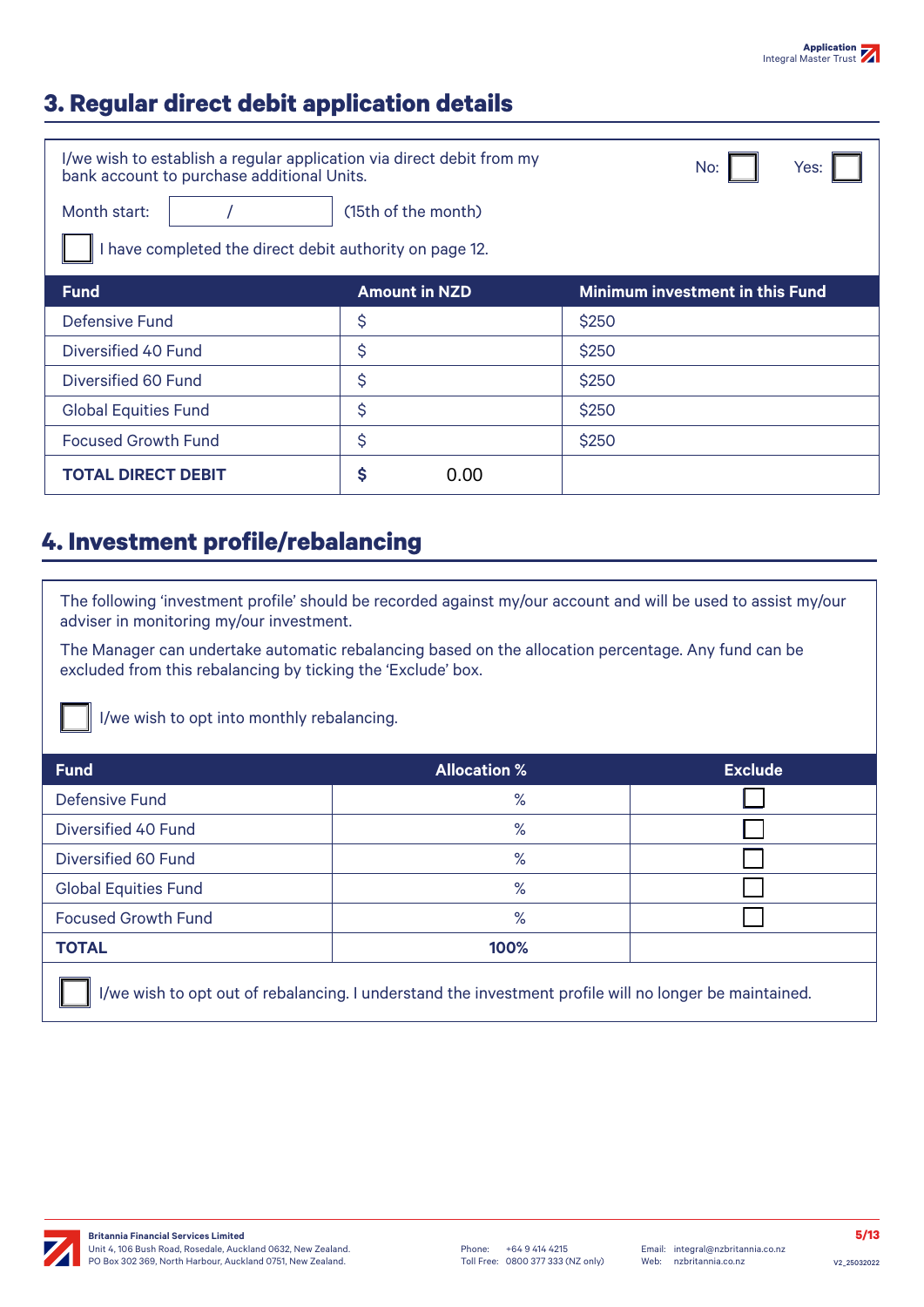

# **5. Nature and purpose of business relationship**

| Select as many of the following categories as applicable.                                                                                                                                                                                                           |                        |                                  |  |  |  |  |  |  |
|---------------------------------------------------------------------------------------------------------------------------------------------------------------------------------------------------------------------------------------------------------------------|------------------------|----------------------------------|--|--|--|--|--|--|
| <b>Superannuation transfer</b>                                                                                                                                                                                                                                      |                        |                                  |  |  |  |  |  |  |
| Investment expected to be for longer than four years                                                                                                                                                                                                                |                        |                                  |  |  |  |  |  |  |
| Investment expected to be for shorter than four years                                                                                                                                                                                                               |                        |                                  |  |  |  |  |  |  |
| Accumulation investment (i.e., funds are being deposited or balance expected to be maintained)                                                                                                                                                                      |                        |                                  |  |  |  |  |  |  |
| Decumulation investment (i.e., funds are being drawn down)                                                                                                                                                                                                          |                        |                                  |  |  |  |  |  |  |
| Source of funds/wealth*<br>Please tell us the original source of the funds you are investing e.g. property sale, inheritance, personal income:<br>*Please note this information is requested solely in relation to NZBritannia's Anti-Money Laundering obligations. |                        |                                  |  |  |  |  |  |  |
| Expected transactions (please estimate the transactions that will occur in this account):                                                                                                                                                                           |                        |                                  |  |  |  |  |  |  |
|                                                                                                                                                                                                                                                                     | <b>Expected amount</b> | Frequency (e.g. monthly, annual) |  |  |  |  |  |  |
| Expected deposits (total initial deposits)                                                                                                                                                                                                                          | \$                     |                                  |  |  |  |  |  |  |
| Regular savings (if any)                                                                                                                                                                                                                                            | \$                     |                                  |  |  |  |  |  |  |
| Regular withdrawals (if any)                                                                                                                                                                                                                                        | \$                     |                                  |  |  |  |  |  |  |
| Irregular deposits                                                                                                                                                                                                                                                  | \$                     |                                  |  |  |  |  |  |  |
| Irregular withdrawals                                                                                                                                                                                                                                               | \$                     |                                  |  |  |  |  |  |  |

## **6. Adviser and fee details**

| Adviser name:            |                               |                                                                |                                                                                                           |                               |
|--------------------------|-------------------------------|----------------------------------------------------------------|-----------------------------------------------------------------------------------------------------------|-------------------------------|
| Adviser company:         |                               |                                                                |                                                                                                           |                               |
|                          |                               | Fees will be redeemed from your investment on a monthly basis. | We will deduct fees from the Fund you choose below. If you do not choose a Fund, we will deduct fees from |                               |
| your lowest risk Fund.   |                               |                                                                |                                                                                                           |                               |
| <b>Defensive</b><br>Fund | <b>Diversified</b><br>40 Fund | <b>Diversified</b><br>60 Fund                                  | <b>Global Equities</b><br><b>Fund</b>                                                                     | Focused<br><b>Growth Fund</b> |
|                          |                               |                                                                |                                                                                                           |                               |

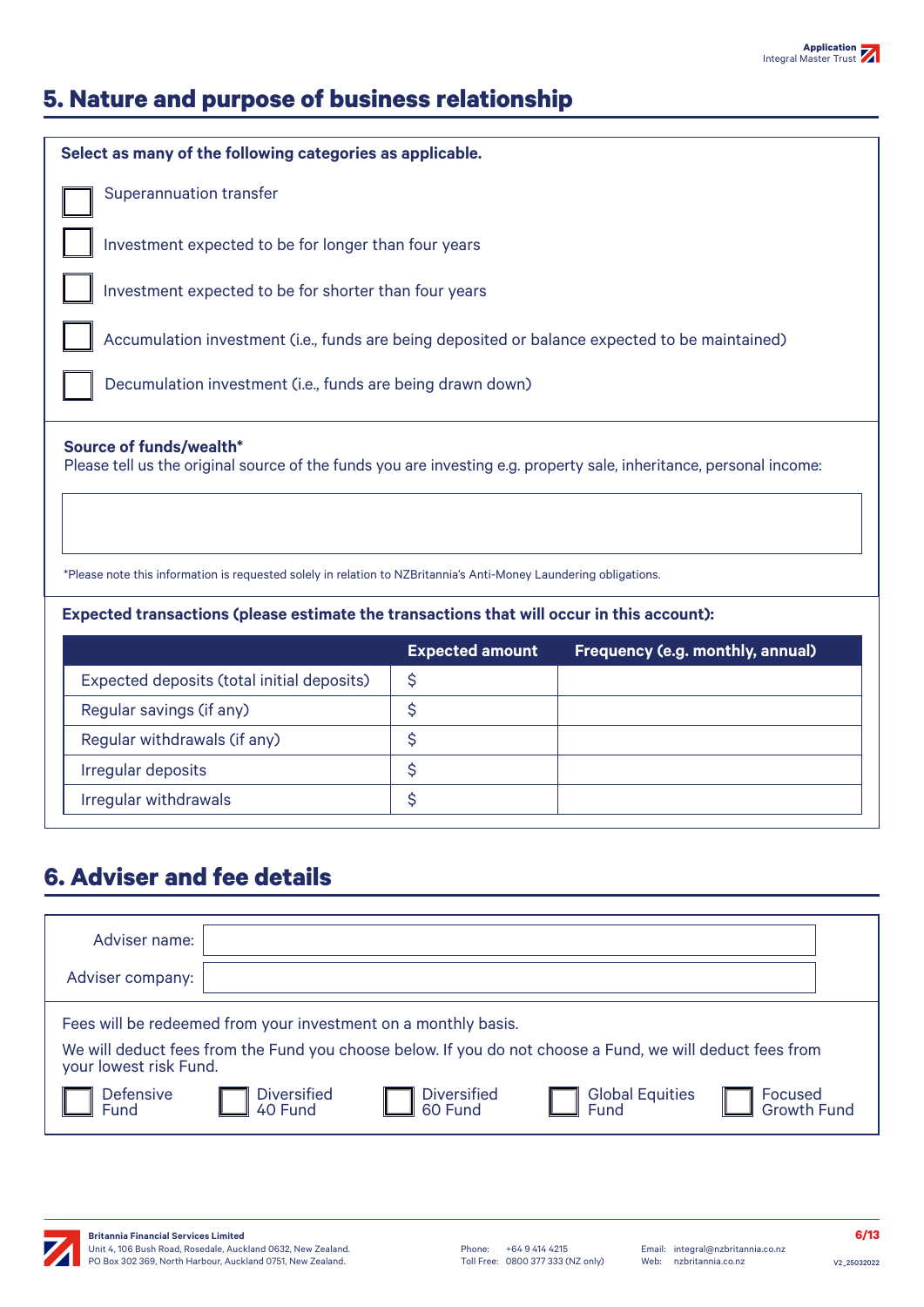| <b>Adviser service fee</b>    |               |           |           |           |                                     |                     |                              |
|-------------------------------|---------------|-----------|-----------|-----------|-------------------------------------|---------------------|------------------------------|
| GST:                          | Excluding     |           | Including |           |                                     |                     |                              |
| % of fee subject to GST:      |               | $\%$      |           |           | % of fee that is<br>tax deductible: |                     | %                            |
| Ongoing fee:                  |               | %         |           |           | Flat fee:                           | $\hat{\mathsf{S}}$  |                              |
| Deducted:                     | Monthly       | Quarterly |           |           | Annually                            |                     |                              |
| <b>Tiered adviser fee</b>     |               |           |           |           |                                     |                     |                              |
|                               | As per tiers: |           |           | <b>OR</b> |                                     |                     | As per attached fee schedule |
|                               | $\leq$ \$     |           | % pa      |           | $\leq$ \$                           |                     | % pa                         |
|                               | $\leq$ \$     |           | % pa      |           | $\leq$ \$                           |                     | % pa                         |
|                               | $\leq$ \$     |           | % pa      |           | $\leq$ \$                           |                     | % pa                         |
| <b>Implementation fees</b>    |               |           |           |           |                                     |                     |                              |
| On initial investment:        | \$            | <b>OR</b> |           |           | $\%$                                | Up to a<br>maximum: | \$                           |
| On subsequent<br>investments: | \$            | <b>OR</b> |           |           | $\%$                                | Up to a<br>maximum: | \$                           |

### **7. Privacy and your personal information**

This statement relates to the personal information that you are providing to the Manager by way of this application and any subsequent personal information which you may provide in the future.

The personal information you have supplied may be used by the Manager and Public Trust (and related entities thereof) for the purposes of enabling the Manager to arrange and manage your investment, and to contact you in relation to your investment.

The Manager will provide you (on request) with the name and address of any entity to which information has been disclosed.

Under the Privacy Act 2020, you have the right to access all personal information held about you by the Manager, and if any of the information held is incorrect, you have the right to have it corrected.

You acknowledge that you are authorised to provide personal information on behalf of the applicant and evidence of this authority is provided (in the case of a parent/guardian/other providing information about the applicant).

# **8. Declaration and authority**

I/we certify that I/we have received, read and understood the current Product Disclosure Statement and this form in their entirety.

I/we hereby apply to invest and agree to be bound by the terms and conditions as set out in the current Product Disclosure Statement, the Trust Deed and this form.

I/we have read and agree to the terms outlined above in relation to privacy and my/our personal information.

I/we consent to NZBritannia using the information I/we supply to verify my/our identity in accordance with the requirements of the Anti-Money Laundering and Countering Financing of Terrorism Act 2009, and that NZBritannia may disclose the information to parties NZBritannia considers to be appropriate for this purpose.

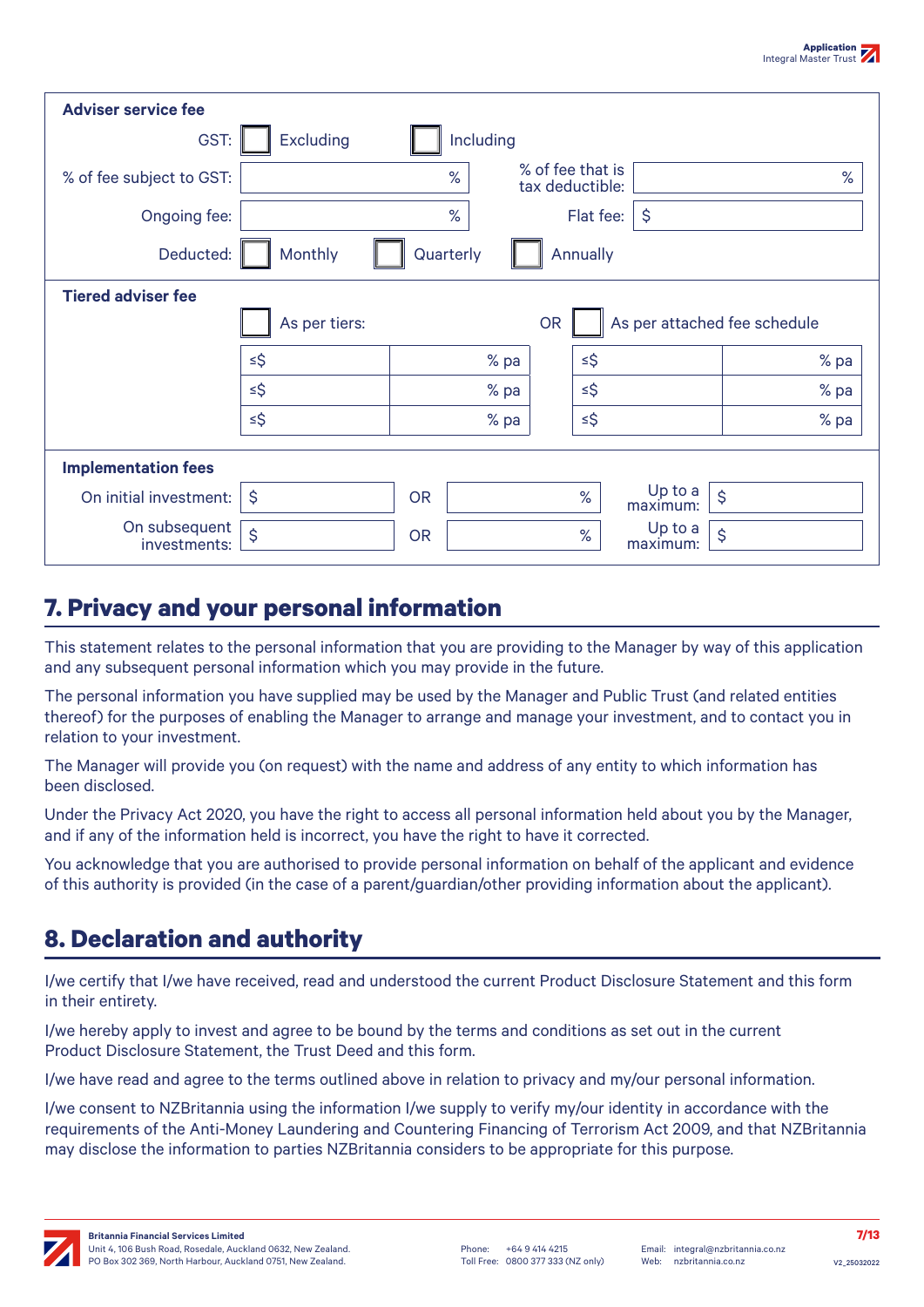I/we understand that the value of my/our investment is liable to fluctuations and may rise and fall from time to time.

I/we understand the manner in which the fees will be deducted from my/our investment.

I/we consent to the provision of information to me in electronic form to the extent permitted by law.

I/we declare that the information provided in this form is, to the best of my/our knowledge and belief, accurate and complete.

I/we will advise NZBritannia promptly and provide a self-certification form where any change in my/our tax residency circumstances occurs which causes any of the information contained in this form to be inaccurate or incomplete.

I/we acknowledge that the tax residency information will, by law, need to be shared with the IRD. I understand that the IRD may then exchange this information with tax authorities of another country/jurisdiction in which I may be resident.

| Number of signatures required for a partial redemption: |                                                                                    |  |       |  |  |  |  |
|---------------------------------------------------------|------------------------------------------------------------------------------------|--|-------|--|--|--|--|
| All signatures are required for a full closure.         |                                                                                    |  |       |  |  |  |  |
|                                                         | The signatures that appear below are required to withdraw money from this account: |  |       |  |  |  |  |
| Signature of applicant:                                 |                                                                                    |  | Date: |  |  |  |  |
| Name:                                                   |                                                                                    |  |       |  |  |  |  |
|                                                         |                                                                                    |  |       |  |  |  |  |
| Signature of applicant:                                 |                                                                                    |  | Date: |  |  |  |  |
| Name:                                                   |                                                                                    |  |       |  |  |  |  |
|                                                         |                                                                                    |  |       |  |  |  |  |

Please return this form to your adviser.

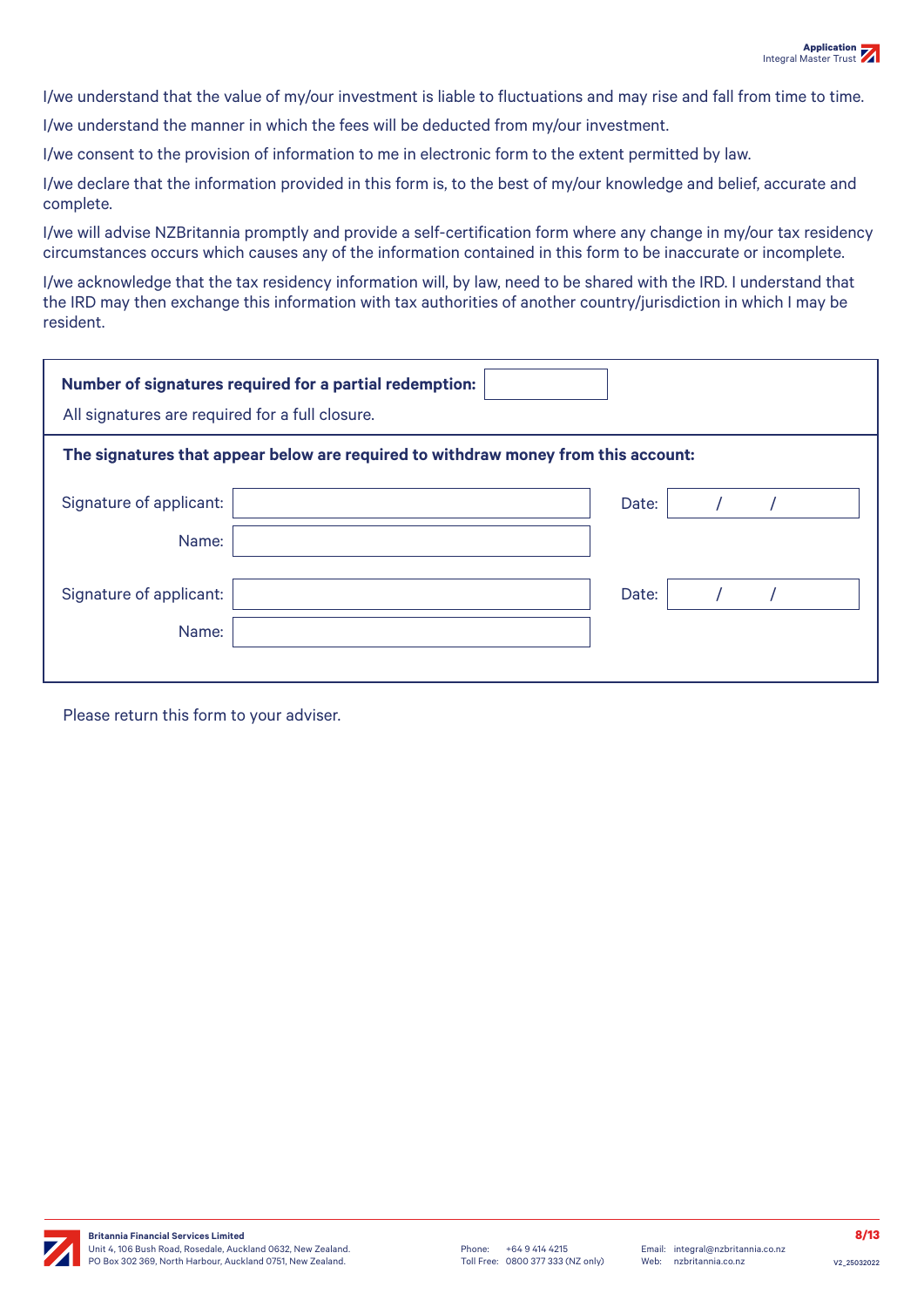# **9. Further information on identity verification and proof of address**

The New Zealand Anti-Money Laundering and Countering Financing of Terrorism Act 2009 (AML/CFT Act) requires a service provider, such as Britannia Financial Services Limited, to know who they are providing services to. It also requires us to reasonably determine whether our clients are Politically Exposed Persons (PEP) or not. By providing verification of your identity (name and date of birth) and address we confirm who we are providing services to and that we meet our obligations under the AML/CFT Act.

Choose from one of the two options below (preferred or alternate) and provide the required documentation as proof of your identity and address.

### **Electronic identity verification (preferred option)**

- Complete both a and b
- The identity document(s) must be current, valid and with your signature

#### **a. Identity (ID)**

Choose one from the following two options:

i. New Zealand Driver licence (provide a copy of both front and back, with a clear image of your face and signature)

ii. New Zealand passport (provide a copy, with a clear image of your face and signature)

#### **b. Proof of residential address**

The 'residential address' document must state your name and current physical address (not PO Box) and be dated within the last three months.

- Utility bill (power, rates, landline, internet + router service provider)
- Central Government Agency document
- Local Council/Government letter
- Home insurance policy document
- Bank statement printout from a registered New Zealand bank
- Customer profile printout from a registered New Zealand bank, signed by a bank teller
- Car registration notification

#### **Documentary identity verification (alternate option)**

- Certified/verified copies required
- Complete a, b and c
- The identity document(s) must be current, valid and with your signature

#### **a. Identity (ID)**

Choose one of the three options below i, ii or iii:

i. One form of ID required

- Passport (New Zealand or overseas)
- New Zealand Certificate of Identity
- New Zealand Refugee travel documentation
- New Zealand Firearms licence
- National ID card
- Emergency travel document

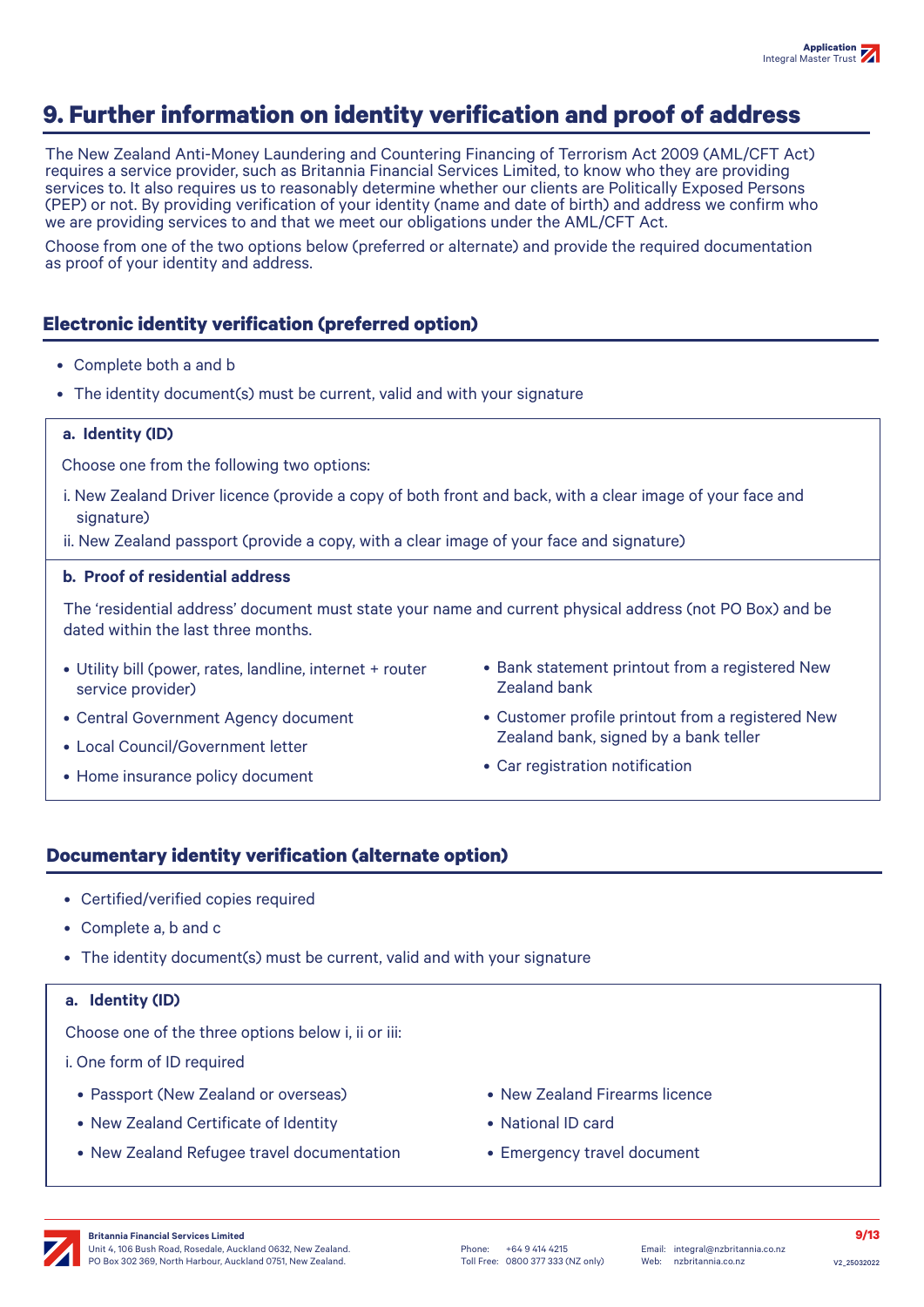ii. One form of primary non-photo ID and one form of secondary photo ID:

- New Zealand full Birth certificate
- Certificate of New Zealand citizenship
- Overseas Citizenship certificate
- Overseas Birth certificate

iii. A New Zealand Driver licence and one of:

- New Zealand Defence photo ID
- Police photo ID
- SuperGold card

#### Non-photo ID Secondary photo ID

- New Zealand Driver licence
- New Zealand Defence photo ID
- Police photo ID
- 18+ card or Kiwi Access Card
- International Driving Permit
- Bank statement issued by a registered bank
- A statement or document issued by a Central Government Agency or Crown entity

(Both the above must be dated within the preceding 12 months and record the provision of financial benefits and contain your name and residential address)

#### **b. Proof of residential address**

The 'residential address' document must state your name and current physical address (not PO Box) and be dated within the last three months. Provide a copy to your adviser.

The document must be a different document to that used for your identity verification

- Utility bill (power, rates, landline, internet + router service provider)
- Central Government Agency document
- Local Council/Government letter
- Home insurance policy document
- Bank statement printout from a registered New Zealand bank
- Customer profile printout from a registered New Zealand bank, signed by a bank teller
- Car registration notification

#### **c. Certification of documents and requirements of the certifier/verifier**

If you are not able to provide the original documents in person, or only a copy of the original documents can be provided, the documents must be certified by a person authorised to do so by law in New Zealand or in the country you live (a trusted referee) or be verified by a NZBritannia approved financial adviser.

- The certifier/verifier must sight the original and make a copy to make sure both documents are identical.
- All certified/verified documentation you send to us must include the certifier/verifier's full name, their capacity to act as a trusted referee, their address and contact details, and be signed and dated by the certifier/verifier within the last three months.
- Where the document has a photo image, the certifier must state on a copy of the original: *"I certify this is a true copy of the original document, which I have sighted, and it represents a true likeness of the individual".*
- Where the document has no photo image, the certifier must state on the copy: *"I have sighted the original and certify this is a true copy of the original document".*
- The certifier/verifier must be at least 16 years of age and cannot be related to you or live at the same address as you.

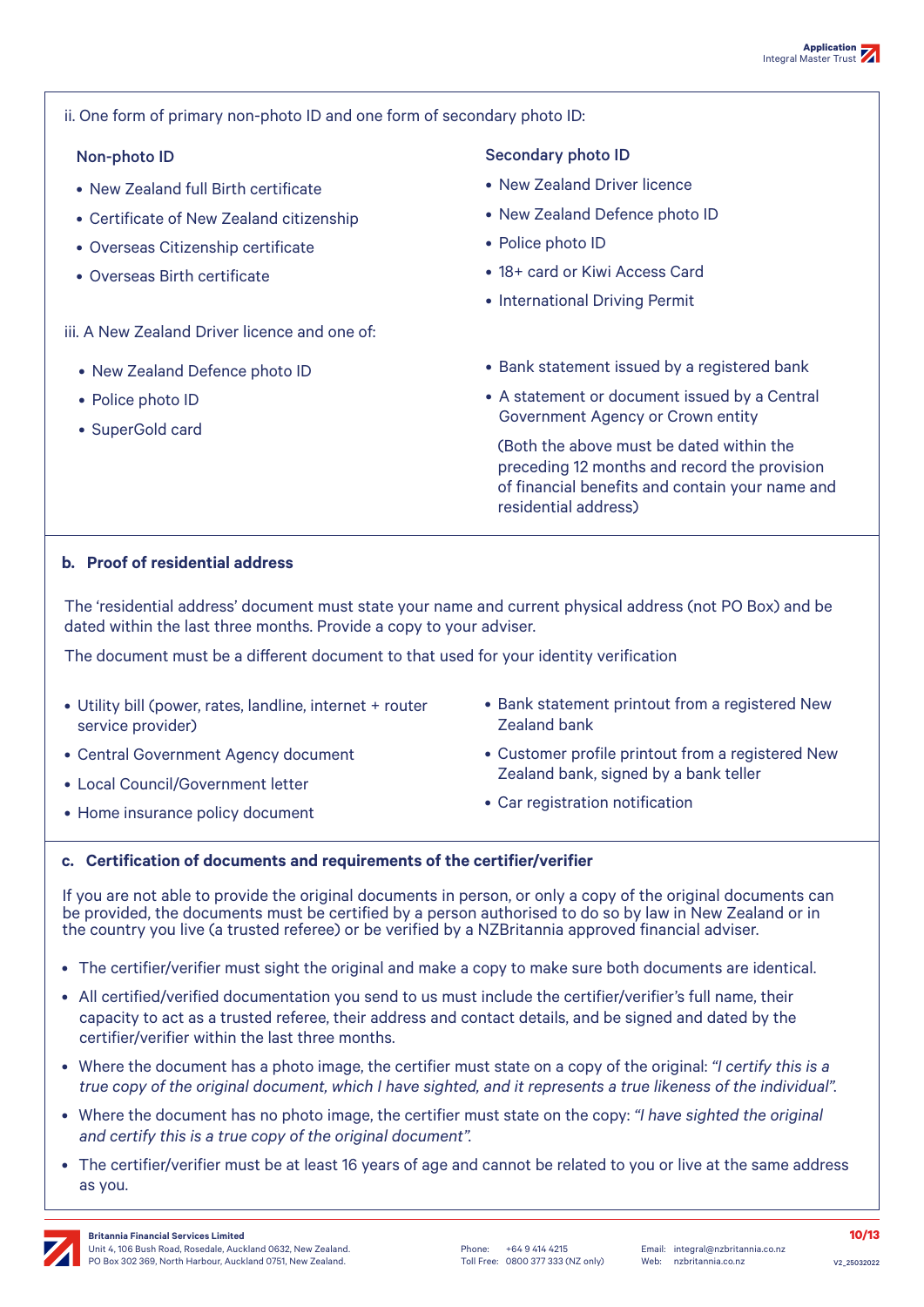Trusted referees who can certify copies of the originals as true and correct copies:

- Practising solicitor of the High Court of NZ
- Chartered accountant
- Notary public
- Justice of the Peace
- Registered medical practitioner
- Registered teacher
- Sworn member of the police
- Deputy Registrar at a Court
- Any other person authorised by law to take statutory declarations

Verifiers who can verify copies of the originals as true and correct copies:

- NZBritannia employees
- NZBritannia's AML/CFT agents (e.g. adviser or their employee)

Verifiers must use the word 'verify' instead of 'certify' and must also include their full name, occupation, and be signed and dated.

**Translation:** Documents that are written in a language that is not English must be accompanied by an English translation prepared by an approved translation service/translator. Translation must include date of issue, date of expiry (if applicable), authorising body and translation of personal identification details (e.g. name, address, etc.).

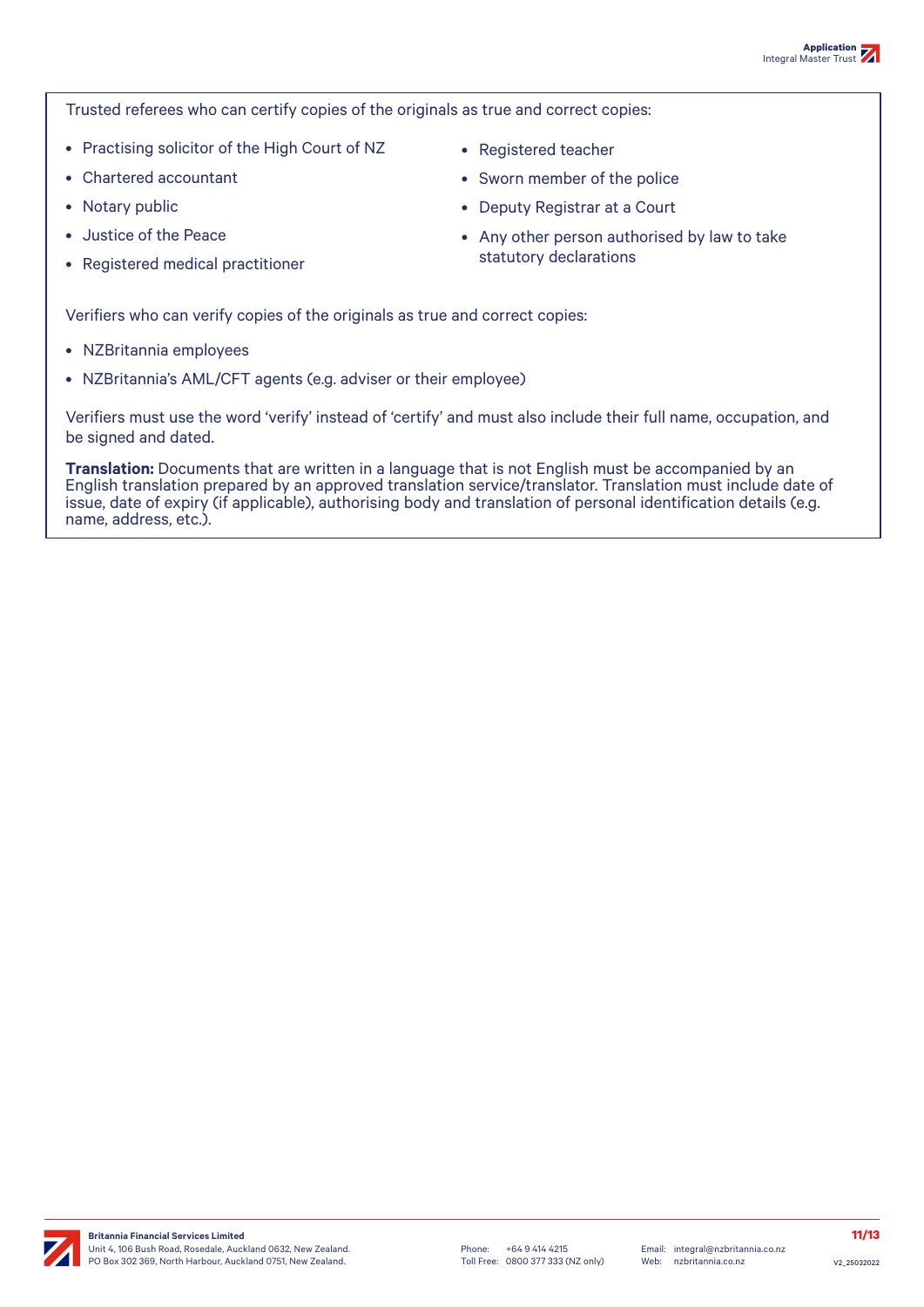### **Direct debit authority**

| Account name:<br>Account number:<br><b>Bank</b><br><b>Branch</b><br>Account number<br>Monthly:<br>Quarterly:<br>Half yearly:<br>Frequency:<br>(Default)<br>$X \mid X$<br>$\mathbf{x}$<br>$\overline{\mathbf{2}}$<br>$\mathbf{X}$<br>$\mathsf{X}^-$<br>(Not to operate as an assignment or agreement)<br>Authorisation code:<br>$\mathbf 0$ | Suffix               |  |  |  |
|--------------------------------------------------------------------------------------------------------------------------------------------------------------------------------------------------------------------------------------------------------------------------------------------------------------------------------------------|----------------------|--|--|--|
| <b>To the Manager</b><br>Your Bank - name:<br><b>Branch name:</b>                                                                                                                                                                                                                                                                          |                      |  |  |  |
| Postal address:                                                                                                                                                                                                                                                                                                                            |                      |  |  |  |
| Information to appear in my/our bank statements:<br>Payer<br>Payer<br>Payer<br>particulars:<br>reference:<br>code:                                                                                                                                                                                                                         |                      |  |  |  |
| I/we authorise you until further notice in writing to debit my/our account with you with all amounts which<br>Integral Nominees Limited (hereinafter referred to as the Initiator), the registered initiator of the above<br>authorisation code, may initiate by direct debit.                                                             |                      |  |  |  |
| I/we acknowledge and accept that the Bank accepts this authority only upon the conditions listed on this form.<br>Signature of<br>Date:<br>account holder:                                                                                                                                                                                 | $\prime$<br>$\prime$ |  |  |  |
| Signature of<br>Date:<br>account holder:                                                                                                                                                                                                                                                                                                   | 7<br>$\prime$        |  |  |  |
| Signature of<br>Date:<br>account holder:                                                                                                                                                                                                                                                                                                   | 7                    |  |  |  |
| Signature of<br>Date:<br>account holder:                                                                                                                                                                                                                                                                                                   | $\prime$<br>7        |  |  |  |

| Approved |                                                                         | For bank use only |            | <b>Bank stamp</b> |
|----------|-------------------------------------------------------------------------|-------------------|------------|-------------------|
|          | Date received                                                           | Recorded by       | Checked by |                   |
|          | Original - Retain at branch<br>Copy - Forward to Initiator if requested |                   |            |                   |